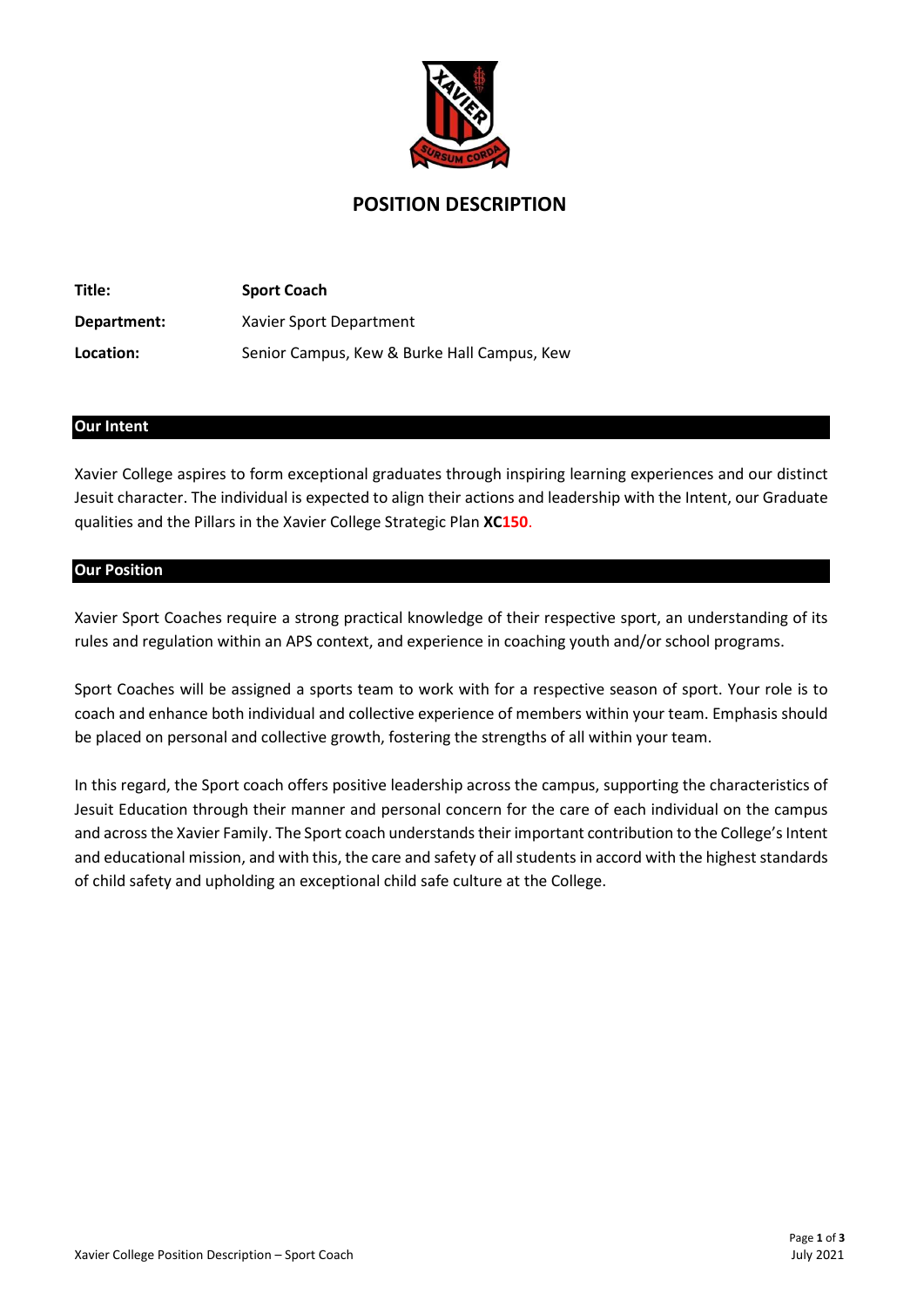## Core Duties and Responsibilities

Hours of work will be advised by the Sport Department. Responsibilities include, but are not limited to the following:

- Be committed member of the Xavier Sport Department:
	- o Attend all training sessions and matches as required.
	- o Arrival at training and matches to allow adequate preparation prior to commencement.
	- o Attend all Coach Induction and Coaching Professional Development sessions as required.
- Deliver an engaging sport program:
	- o Coach confidence, providing positive encouragement and constructive feedback.
	- o Coach competence, providing ability specific technical and tactical skills.
	- o Coach connection, actively involving all students and staff within your team.
- Monitor student engagement within your sport team at training and matches:
	- o Keep accurate records of student attendance.
	- o Assist in team selection for fixtured sport matches.
	- o Complete a weekly match report as required.
- Ensure safety and care of students within your sporting environment:
	- o Manage the standards and expectations of students' behavior within your team.
	- o Ensure student & staff safety in your teams use of sporting facilities and equipment.
	- o Comply with all risk and safety protocols.
- Embody the shared intent and values of the Xavier College Sport Program within your coaching practice.
- Act in the interests of Xavier College at all times.
- Use your best endeavors to promote and protect the good name and reputation of the school.

## Our Xavier Leadership Traits

The Sport Coach should consistently display effective leadership traits. At Xavier, we identify the value and importance of:

- competence, conscience, compassion and commitment
- those we serve
- respectful, divergent thinking
- ideas and innovation
- leading high standards
- collaboration and collegiality
- openness, trust and ownership
- process, solutions and outcomes
- stewardship and sustainability
- the pursuit of the possible